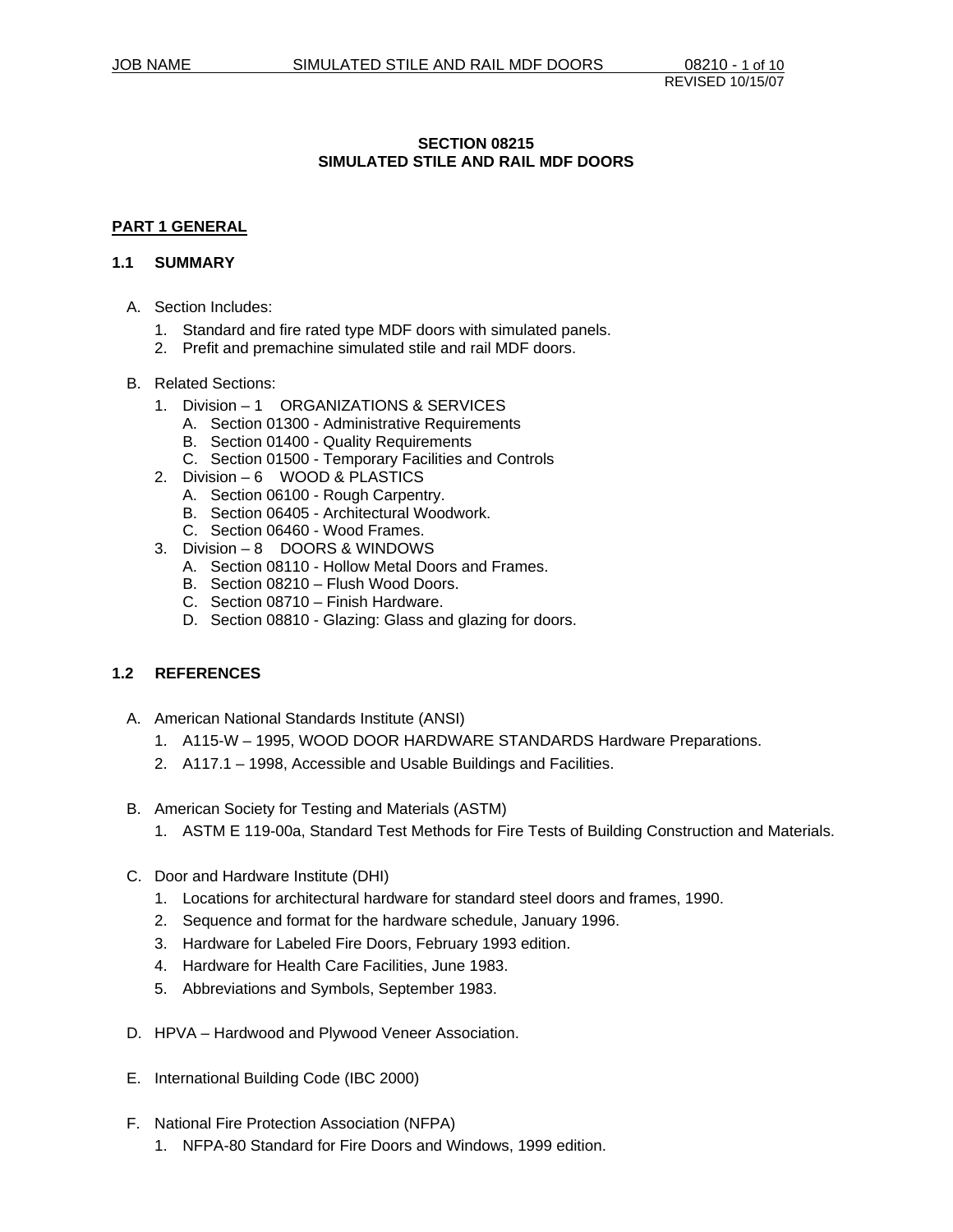- 2. NFPA-80A Recommended Practice for Protection of Buildings from Exterior Fire Exposures, 2001 edition.
- 3. NFPA-101 Life Safety Code, 2000 edition.
- 4. NFPA-101A Guide on Alternative Approaches to Life Safety, 2001 edition.
- 5. NFPA-101B Code for Means of Egress for Buildings and Structures, 1999 edition.
- 6. NFPA-105 Recommended Practice for the Installation of Smoke-Control Door Assemblies, 1999 edition.
- 7. NFPA-252 Standard Methods of Fire Tests of Door Assemblies, 1999 edition.
- G. Steel Door Institute (SDI)
	- 1. SDI-105-98 Recommended Erection Instructions for Steel Frames.
	- 2. SDI-117-93 Manufacturing Tolerances for Standard Steel Doors and Frames.
	- 3. SDI-122-99 Installation and Troubleshooting Guide for Standard Steel Doors and Frames.
	- 4. SDI-124-98 Maintenance of Standard Steel Doors and Frames.
- H. Underwriters Laboratories (UL)
	- 1. UL 10C/UBC7-2-97 Fire Tests of Door Assemblies Positive Pressure
	- 2. UL 1784-90 Air Leakage Tests of Door Assemblies
	- 3. Door Assemblies Air Leakage Test (1784-90)
- I. Uniform Building Code (UBC):
	- 1. UBC 7-2 1997, Fire Test of Door Assemblies.
- J. Window and Door Manufacturers Association (WDMA) 1. IS 1 - 1997 Industry Standard for Architectural Wood Doors.

# **1.3 SUBMITTALS**

- A. General Requirements:
	- 1. Scope of work is to provide simulated stile and rail MDF doors in compliance with the approved shop drawings, approved finish hardware schedule and approved door and frame schedule.
	- 2. MDF doors to meet positive pressure Category A and B requirements.
- B. Shop Drawings and Product Data:
	- 1. Submit in accordance with Section 01330.
	- 2. Indicate general construction, jointing methods, hardware and louver locations, and locations of cutouts for glass if required.
	- 3. Provide 6 copies of the approved door and frame schedule in the DHI horizontal format with shop drawings.
- C. Schedules:
	- 1. Provide door and frame schedule in the DHI horizontal format.
	- 2. Door and frame schedule to be prepared by a CDC (Certified Door Consultant) or someone of comparable experience.
- D. Product Data:
	- 1. Provide catalog cuts of each item.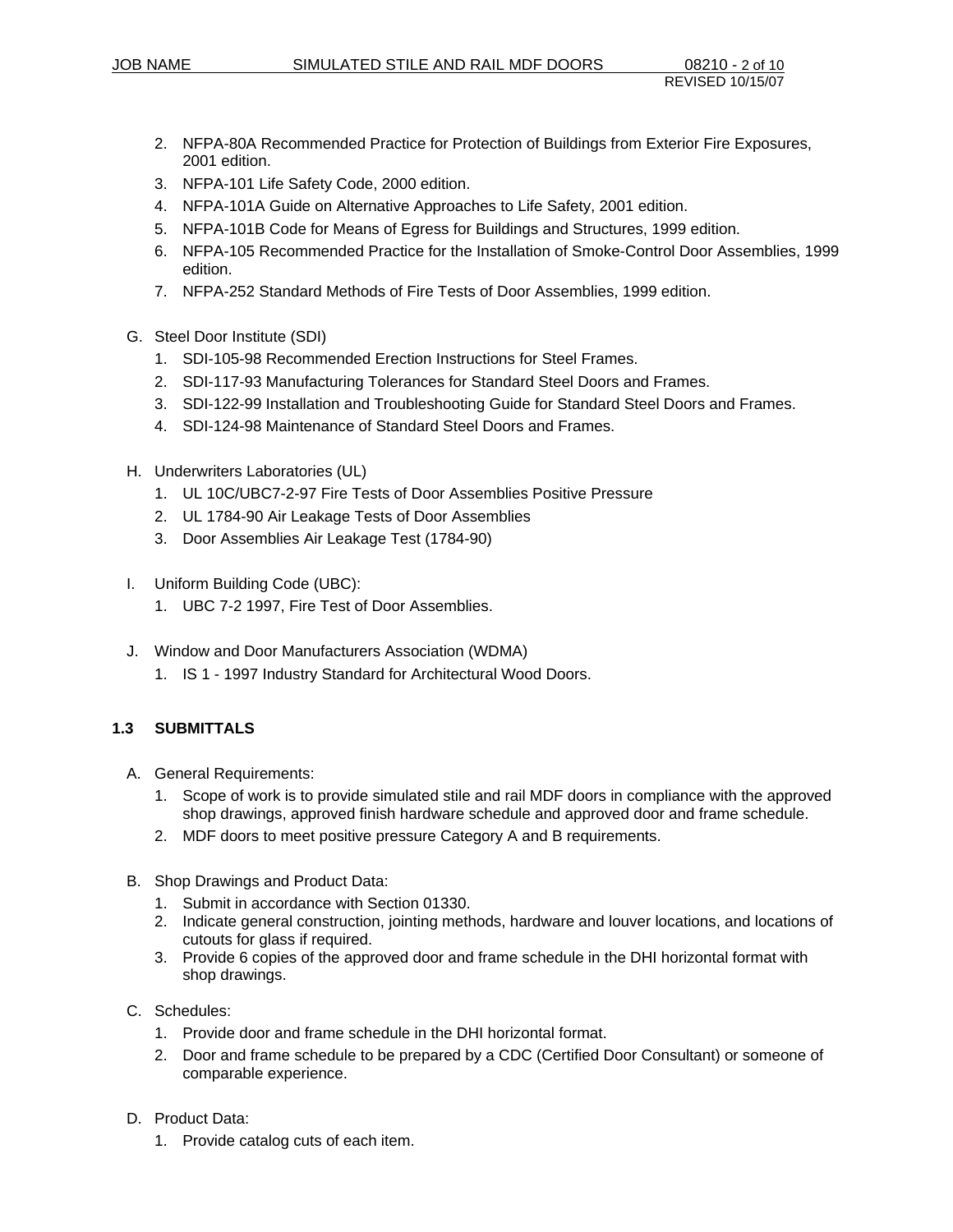- E. Samples:
	- 1. Submit 12" x 12" corner sample of each different type of door, i.e. PC, SCL, FD1.
- F. Operations and Maintenance Data:

At date of acceptance provide owner with 1 copy of an owners Operations and Maintenance Manual. This manual is to be a 3-ring loose-leaf binder with the project name and address on the front cover and spine. In this manual are to be 1 copy of the following items:

- 1. As Built Door & Frame Schedule.
- 2. As Built Shop Drawings.
- 3. As Built Finish Hardware Schedule.
- 4. Door Manufacturer's Installation Instructions.
- 5. Each related specification Section.
- 6. Name, address and phone number of the simulated stile and rail door manufacturer.
- 7. Name, address and phone number of the local manufacturers representative.
- 8. Name, address and phone number of the material supplier and contact person.
- 9. Manufacturers care and maintenance instructions.
- G. Certification:
	- 1. Submit certification that doors and frames comply with UBC 7-2 1997.

# **1.4 QUALITY ASSURANCE**

- A. Fire-Rated Simulated Stile and Rail MDF Doors: Provide MDF doors which are identical in materials and construction to units tested in door and frame assemblies in accordance NFPA 252 and which are labeled and listed for ratings indicated by ITS – Warnock Hersey, UL or other testing and inspection agency acceptable to authorities having jurisdiction.
	- 1. Doors: Comply with UBC 7-2 1997 where required.
	- 2. Comply with UL-10C Category A and Category B.
- B. Temperature Rise Rating: At stairwell enclosures, provide doors that have Temperature Rise Rating of 250 degrees F maximum in 30 minutes of fire exposure.
- C. Supplier Qualifications: Supplier to have a full time Certified Door Consultant (CDC) on staff or someone of comparable experience. Supplier to have been engaged in this type of business for 3 or more years.
- D. Certification of Label Construction:
	- 1. Warnock Hersey, Inc (WH)
	- 2. Underwriters Laboratories, Inc. (UL)
- E. Substitutions: Apply for substitutions in compliance with the requirements set fourth in Division 1 and no less than 10 business days prior to bid date.

### **1.5 DELIVERY STORAGE AND HANDLING**

A. Site Conditions: Storage area for simulated stile and rail MDF doors is to be in a dried, well ventilated, conditioned and secure area with controlled and stabilized humidity per manufacturers recommendations.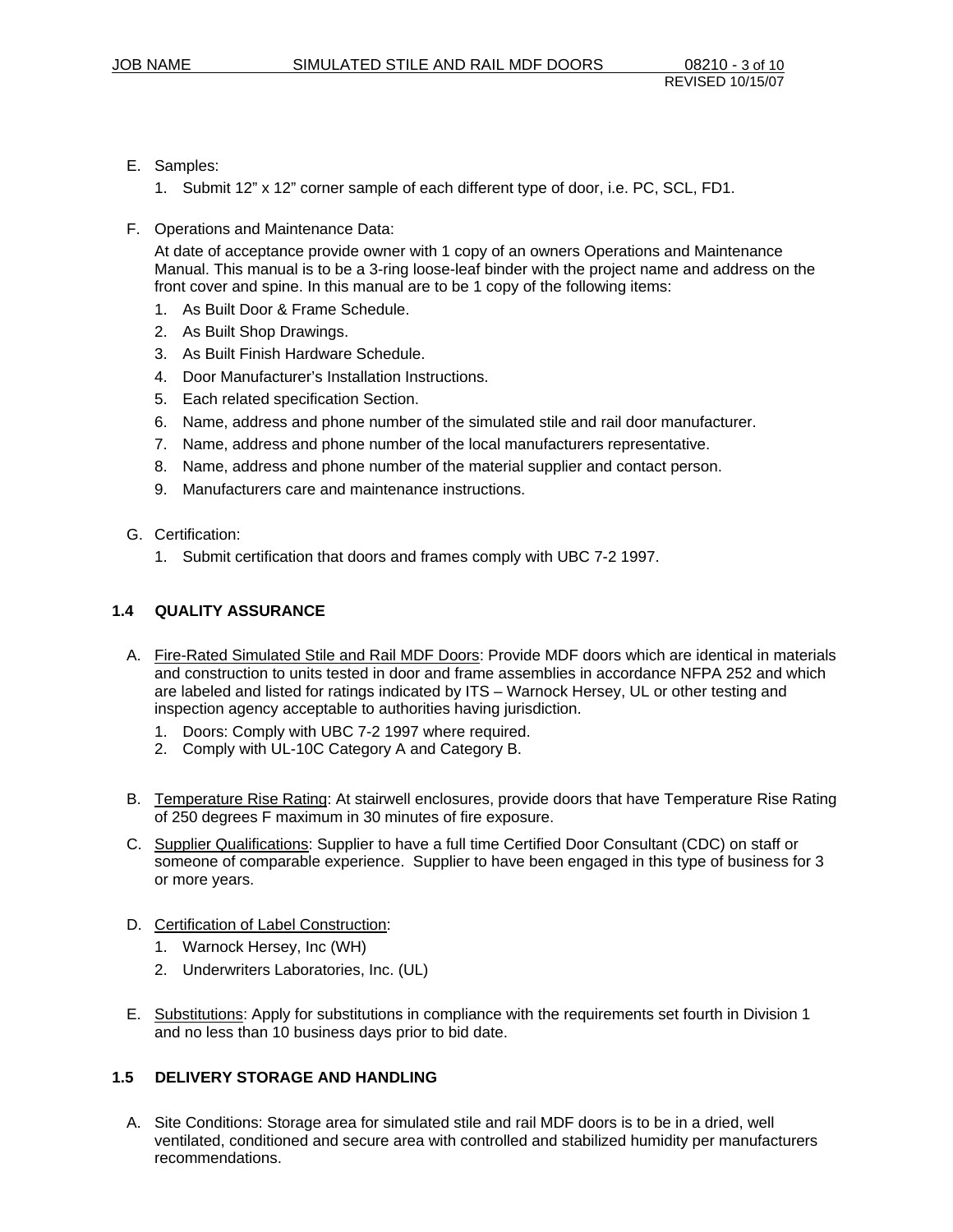- B. Marking and Packaging:
	- 1. Doors to be marked per the approved door and frame schedule.
	- 2. Doors with Infinity, Architectural or Designer Moldings and Ovation Raised Moldings to be individually shrink wrapped with cardboard protective edges running the length of the stiles and then palletized.
	- 3. Encore Doors to be palletized and shrink wrapped
	- 4. Ovation Doors to be palletized and shrink wrapped.
- C. Delivery: Coordinate delivery with Installer not less than 3 weeks prior to delivery.
- D. Storage:
	- 1. Follow the manufacturer's Care and Installation guidelines.
	- 2. Store Doors flat and palletized with not more that 20 door leafs per pallet.
	- 3. Doors to be a minimum of 6" above floor while in storage.
	- 4. Store Doors on a level surface.
	- 5. Cover doors to keep clean and avoid discoloration with an opaque covering that does not permit light to penetrate. Cover must allow air circulation.
- E. Handle doors with clean, white soft cotton gloves to prevent contamination by hand oils and dirt. Gloves are to be provided by whoever handles doors at any given time.
- F. Do not drag doors across one another or across other surfaces.
- G. Handle doors per manufacturers recommendations.

#### **1.6 GUARANTEE/WARRANTY**

A. Guarantee: Provide manufacturer's guarantee for all simulated stile and rail MDF doors. Guarantee period: Ten (10) years on interior applications. Doors exhibiting defects in materials or workmanship including warp and delamination within guarantee period shall be replaced with new doors.

#### **PART 2 PRODUCTS**

#### **2.1 ACCEPTABLE MANUFACTURER**

- A. ABS Manufacturing 8360 Elder Creek Road Sacramento, CA 95828; Phone: (888) 454-2888; Fax: (888) 454-2889
- B. Substitutions will be considered under Section 01600 provided sample of substitution is submitted to architect along with sample of specified product for comparison. Only those products specifically approved by addendum will be considered acceptable.

### **2.2 MATERIALS**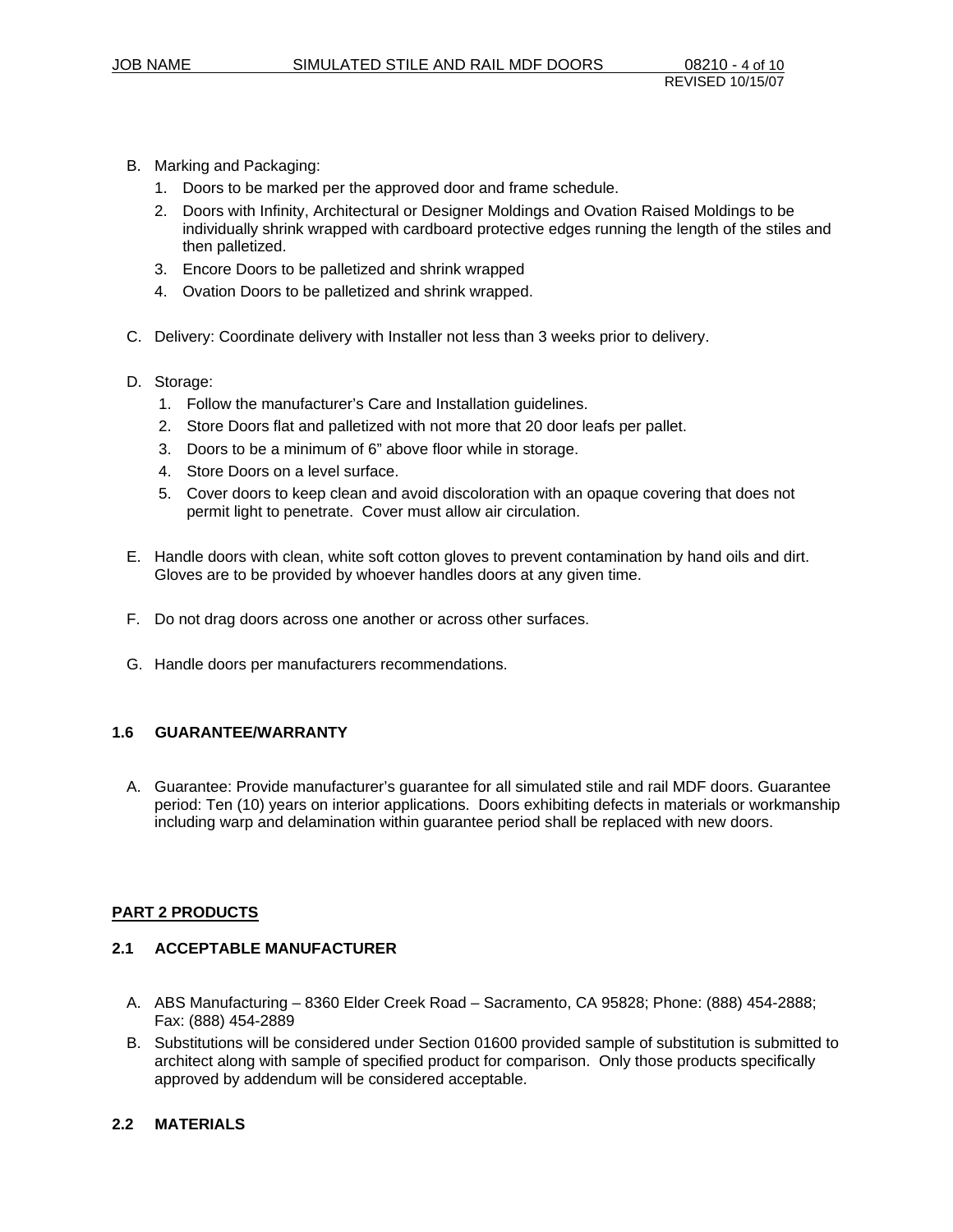- A. Millennium MDF Infinity Doors with Molding:
	- 1. Door Construction: 1/8" primed MDF over 28 lb. minimum particleboard core. Provide 1" softwood stiles, 2¼" full bound wood top and bottom rails. Furnish 1¾" thick doors.
	- 2. Molding: Furnish only premium MDF (Medium Density Fiberboard) molding in profile indicated below. Bond molding into a precision-machined cavity created by CAD driven numerically controlled routing equipment. Provide the following molding profile(s):
		- a. Infinity Molding Profile
		- b. Infinity Flush Molding Profile
		- c. Architectural Molding Profile
		- d. Architectural Flush Molding Profile
		- e. Designer Molding Profile
		- f. Designer Flush Molding Profile
		- g. **Infinity Plant-on Molding Profile**
		- h. Architectural Plant-on Molding Profile
	- 3. Adhesive: Use only moisture resistant Type 1 glue in the internal construction of the door.
	- 4. Door Construction for Inlaid Molding 45-60-90-Minute 1-3/4" Doors: Provide premium grade primed MDF (Medium Density Fiberboard) over Intumescent layered core: Edge banded MDF vertical stiles.
	- 5. Door Construction for Plant-on Molding 45-60-90 Minute 1-3/4" Doors: Provide 1/8" primed MDF (Medium Density Fiberboard) over 1-1/2" Mineral Core.
- B. Fire Rated Millennium MDF Doors with and without Molding
	- 1. Doors to comply with UL-10C, Category A or B. Attach proper fire label to door.
	- 2. Door construction to be manufacturer's standard construction for fire rated doors to comply with necessary test procedures and codes.
	- 3. Provide the following molding profile(s) on the fire rated doors:
		- a. Infinity Molding Profile [20-Minute, 45-Minute, 60-Minute, 90-Minute]
		- b. Plant-On Infinity Molding Profile [20-Minute, 45-Minute, 60-Minute, 90-Minute]
		- c. Plant-On Architectural Molding Profile [45-Minute, 60-Minute, 90-Minute]
		- d. Architectural Molding Profile [20-Minute]
		- e. Designer Molding Profile [20-Minute]
		- f. Encore [20-Minute, 45-Minute, 60-Minute, 90-Minute]
		- g. Ovation [20-Minute, 45-Minute, 60-Minute, 90-Minute]
	- 4. See Finish Hardware Section 08 71 00 for Category G Edge Sealing Systems that must be applied to Category B Doors.
- C. Millennium Encore Doors
	- 1. Door Construction for 1¾" Doors: Provide ½" premium grade primed MDF (Medium Density Fiberboard) over ¾" EPS foam core. Furnish 1-5/8" MDF top and bottom rail with 1" softwood stiles.
	- 2. Door Construction for 1-3/8"" Doors: Provide 3/8" premium grade primed MDF (Medium Density Fiberboard) over 5/8" EPS foam core. Furnish 1-5/8" MDF top and bottom rail with 1" softwood stiles.
	- 3. Door Construction for 20-Minute 1¾" Doors: Provide ½" premium grade primed MDF (Medium Density Fiberboard) over 34" 44# particleboard core. Furnish 1" fir stiles and 2¼" MDF top and bottom rail.
	- 4. Door Construction for 90-Minute 1-3/4" Doors: Provide premium grade primed MDF (Medium Density Fiberboard) over Intumescent layered core. Edge banded MDF vertical stiles.
	- 5. Adhesive: Use only moisture resistant Type 1 glue in the internal construction of the door.
- D. Millennium Ovation Doors
	- 1. Door Construction for 1-3/8" Flat Panel Doors: 9/16" Premium grade primed MDF (Medium Density Fiberboard) skins that sandwich 3/8" MDF board panels. Provide 1" Wood Stiles on each vertical edge precision routed into and sandwiched between the MDF skins.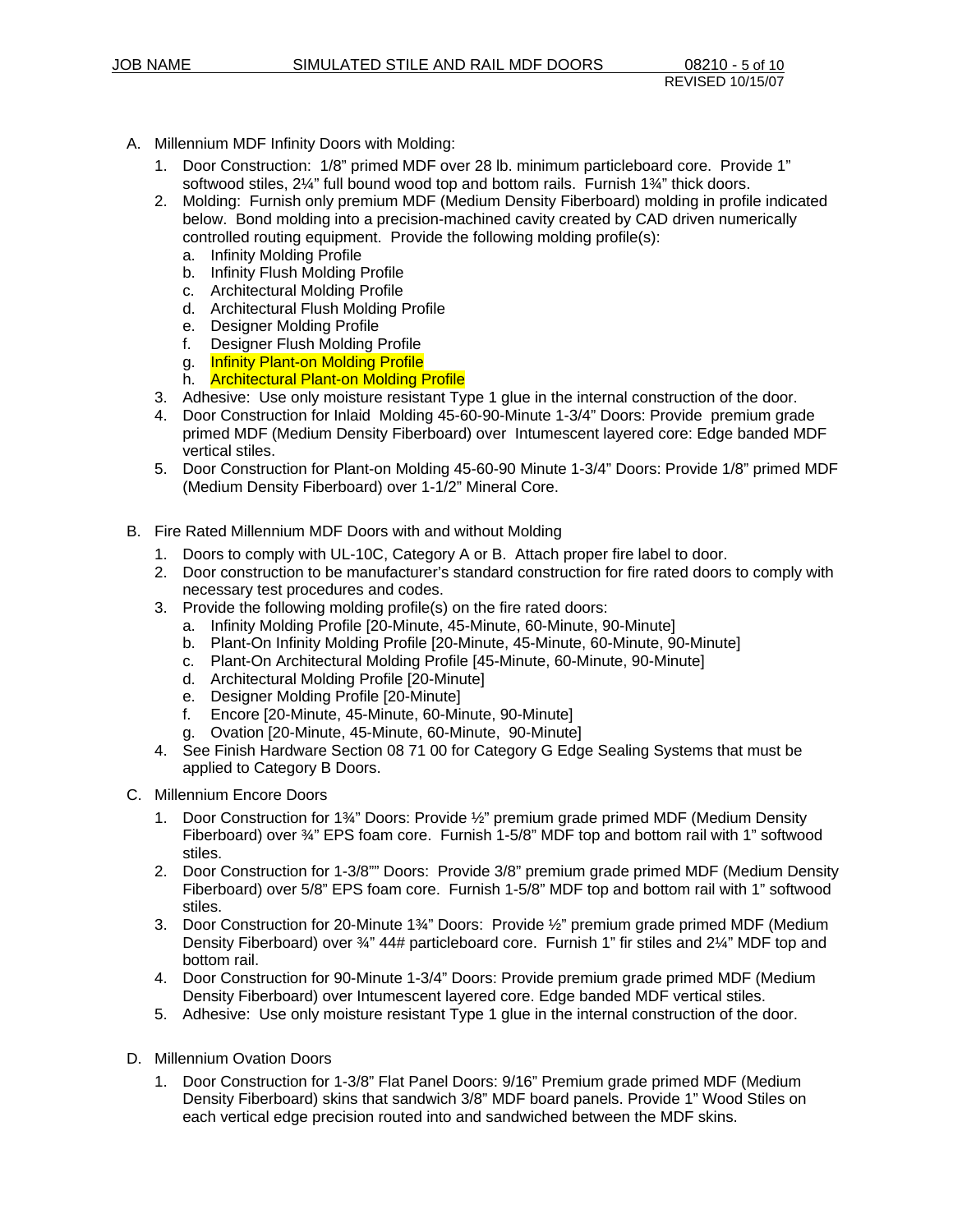- 2. Door Construction for 1-3/4" Flat Panel Doors: 11/16" Premium grade primed MDF (Medium Density Fiberboard) skins which sandwich 3/8" MDF board panels. Provide 1" Wood Stiles on each vertical edge precision routed into and sandwiched between the MDF skins.
- 3. Door Construction 1-3/8" Raise Panel Doors: 11/16" Premium grade primed MDF (Medium Density Fiberboard) skins which sandwich individual raised panels in one of the following panel thickness – 9/16", 7/8". . Provide 1" Wood Stiles on each vertical edge precision routed into and sandwiched between the MDF skins.
- 4. Door Construction 1-3/4" Raise Panel Doors: 7/8" Premium grade primed MDF (Medium Density Fiberboard) skins which sandwich individual raised panels in one of the following panel thickness – 7/8" or 1-1/4". Provide 1" Wood Stiles on each vertical edge precision routed into and sandwiched between the MDF skins.
- 5. Door Construction 1-3/4" 20-Minute Fire Rated Doors: 11/16" Premium grade primed MDF (Medium Density Fiberboard) skins which sandwich individual raised panels of 1-1/4" thickness or individual Flat Panels of 11/16" thickness. Category B provide 1" Wood Stiles on each vertical edge precision routed into and sandwiched between the MDF skins. Category A provide 1" Hardwood stiles with built in intumescent strip on each vertical edge precision routed into and sandwiched between the MDF skins and 1" Hardwood top rail with built in intumescent strip.
- 6. Door Construction 1-3/4" 45-60-90-Minute Fire Rated Doors: 9/16" Premium grade primed MDF (Medium Density Fiberboard) skins which sandwich 5/8" Intumescent layered core Flat Panels for single doors or 7/8" Intumescent layered core Flat Panels for pairs: Edge Banded MDF vertical stiles.
- 7. Adhesive: Use only moisture resistant Type 1 glue in the internal construction of the door.
- E. Smoke Control Doors

1. Doors to comply with UL 1784-90 Air Leakage Tests of Door Assemblies. Attach secondary "S" smoke label to door.

- 2. Frame Applied Seals: See Section 08 71 00 for Category J gaskets that must be applied to "S" labeled doors complying with UL1784.
- F. Door Design
	- 1. Provide Millennium Design #\_\_\_\_\_\_\_\_\_\_ on all doors.
	- 2. Provide Millennium Design #\_\_\_\_\_\_\_\_\_\_\_ on corridor side of door, and Millennium Design #\_\_\_\_\_\_\_\_\_ on room side of door.

# **2.3 ACCESSORIES**

- A. Mirror Option:
	- 1. Millennium Hardboard Doors: Provide 1/8" category 2 safety backed mirror panel bonded directly to skin of the door. Furnish decorative raised mirror molding to match molding used on other hardboard doors.
	- 2. Millennium Encore Doors: Provide 1/8" category 2 safety backed mirror panel bonded directly to door. Mirror to sit flush with face of door.
	- 3. Millennium Ovation Doors: Provide 1/8" category 2 safety backed mirror panel bonded directly to skin on the panel or on double sided mirror, 1/8" mirrors adhered back-to-back and then precision routed into and sandwiched between the MDF skins.
	- 4. Door Design
		- a. Provide mirror on both sides of door.
		- b. Provide mirror on one side of door and Millennium Design #\_\_\_\_\_\_\_\_\_ on other side of door.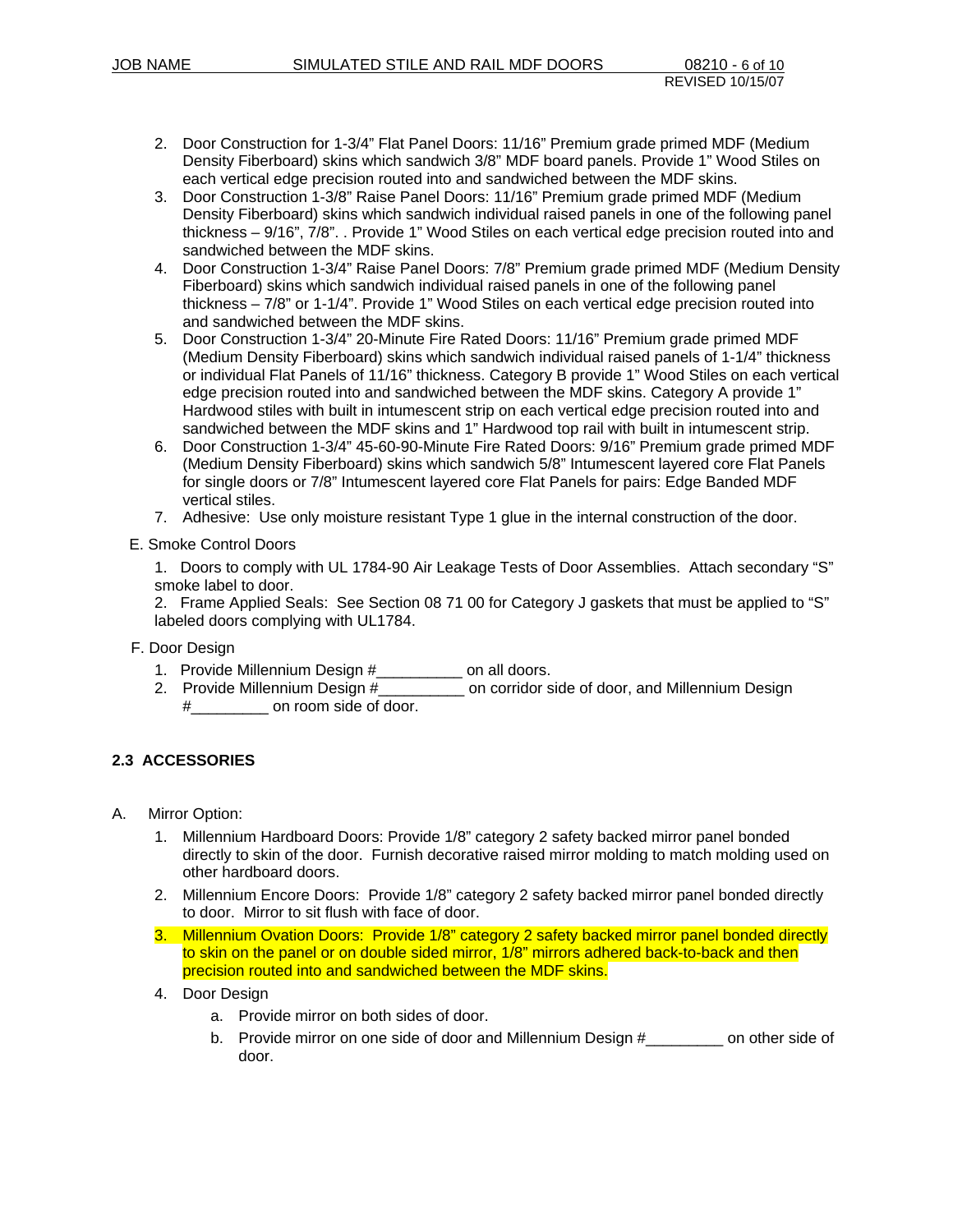B. Fixed Lite Option:

1. Millennium Infinity Doors: Provide ¼"Tempered Clear Glass, Tempered Obscure (P516) Glass or White Laminated Glass installed in place of square panel design. Furnish special raised glass lite molding to stop glass panels in place.

2. Millennium Ovation Doors: Provide ¼" Tempered Clear Glass, Tempered Obscure (P516) Glass or White Laminated Glass installed in place of square, arch or eyebrow panel design Refer to door elevations and details on plans.

- 3. Refer to door elevations and details on plans.
- C. Louver Option:
	- 1. Millennium Infinity Doors: Provide precision routed integral panels with 2-1/4" primed MDF (Medium Density Fiberboard) louver blades, either in slat or false louver design, installed in place of square panel design.
	- 2. Millennium Ovation Doors: Provide precision routed integral panels with 2-1/4" primed MDF (Medium Density Fiberboard) louver blades, either in slat or false louver design, installed in place of square panel design.

#### E. Marking Board Option:

- 1. Millennium Encore Doors: Provide magnetic chalkboard or white dry erase board panel bonded directly to door. Marking board to sit flush with face of door.
- 2. Millennium Ovation Doors: Provide magnetic chalkboard or white dry erase board panel bonded directly to skin on the panel and then precision routed into and sandwiched between the MDF skins
- 3. Door Design:
	- a. Provide Marking board on both sides of door.
	- b. Provide Marking board on one side of door and Millennium Design #\_\_\_\_\_\_ on other side of door.

# **2.4 FABRICATION**

- A. Fabricate MDF doors in accordance with requirements of WDMA I.S. 1 1997 Quality Standards.
- B. Fabricate fire rated doors in accordance with requirements of ITS Warnock Hersey or Underwriters' Laboratories, with metal label on each door including UL-10C.
- C. Provide blocking for hardware per hardware manufacturers requirements for hardware to be installed without thru-bolts.
- D. Factory prime doors for field finish.
- E. Bevel lock and hinge edges of single acting doors 3 degrees or 1/8 inch in 2 inches.
- F. Prepare doors to receive hardware. Refer to Section 08710 Hardware and NFPA 80 for hardware requirements including UL-10C.
	- 1. Prefit and bevel to net opening size less approximately 1/4 inch in width on single swing doors 3/16" inch in width for paired doors. Provide 1/4 inch clearance above finished floor, unless otherwise indicated on drawings. Provide 1/8 inch clearance at top of door.
	- 2. Slightly ease vertical edges.
- G. Fire Rated Pair of Doors; greater than 20 minute: Supply overlapping astragals or metal edge sets only as required by NFPA 80 1999 or by door manufacturer's fire door installation instructions. If an astragal is required, to comply with fire rated labeling requirements for pairs of fire rated doors, provide door manufacturer's standard tested astragal as required.

# **2.5 SOURCE QUALITY CONTROL**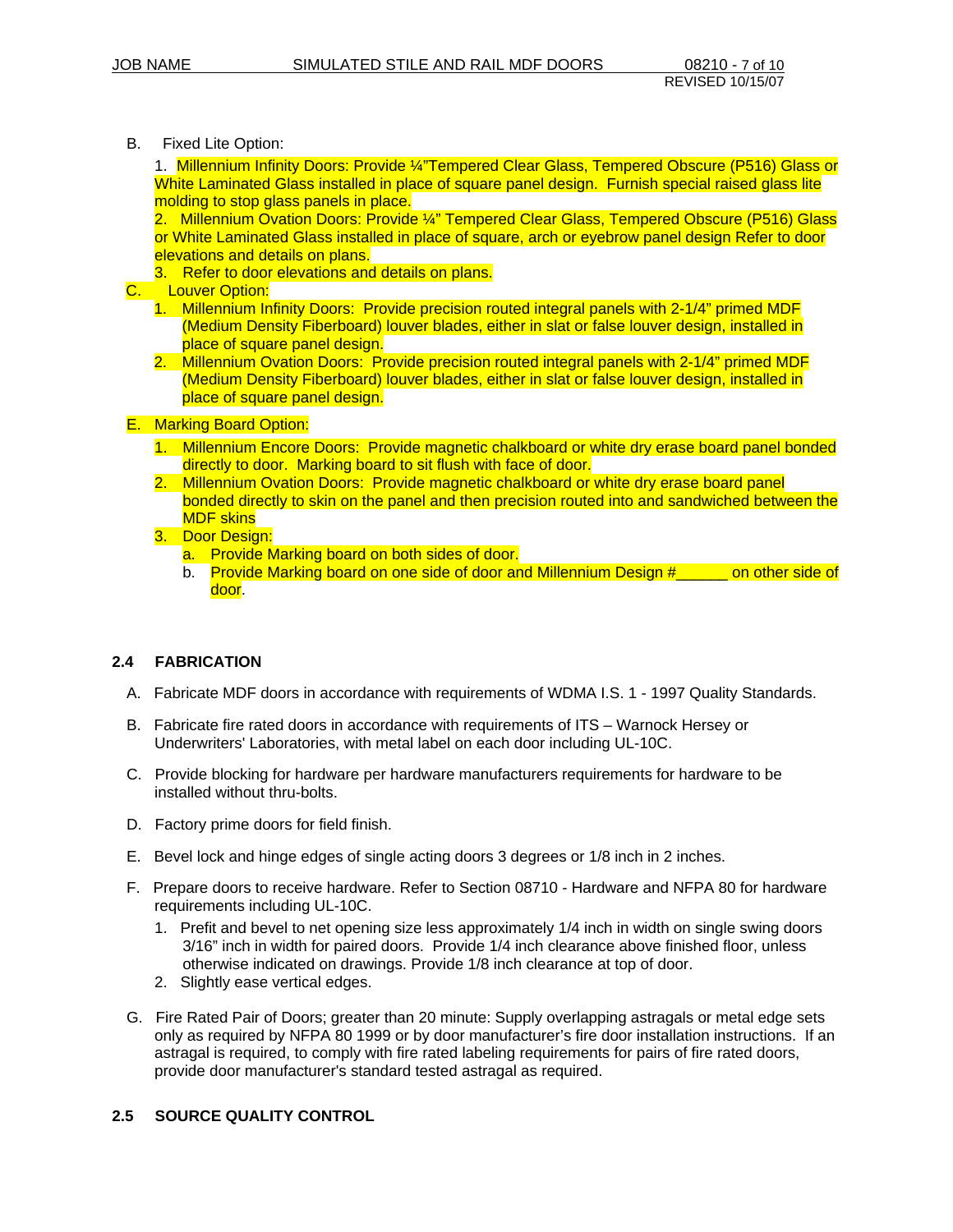A. Inspect doors prior to shipment, any doors that are damaged, not machined properly or defective shall be repaired to manufacturers quality standards for new doors or be replaced prior to shipment.

### **PART 3 EXECUTION**

### **3.1 EXAMINATION**

- A. Examine installed door frames before hanging doors.
- B. Verify that frames comply with indicated requirements for type, size, location, and swing characteristics and have been installed with plumb jambs and level heads.
- C. Proceed with installation only after unsatisfactory conditions have been corrected.
- D. Inspect jobsite to ensure a dry and secure area that meets manufacturers storage recommendations is available and ready to receive the doors prior to delivery of doors.

### **3.2 PREPARATION**

Prior to delivery of MDF doors, and while MDF doors are being stored, the storage area shall:

- A. Be free of all trash and debris.
- B. Meet manufacturers recommendations for storage of MDF doors.
- C Be conditioned and have stabilized humidity control.

# **3.3 INSTALLATION**

A. Handle doors in accordance with recommendations of WDMA I.S. 1, "Care and Installation at Job Site."

B. Condition doors to average temperature and humidity in area of installation for not less than 48 hours prior to installation. Store doors per recommendations of WDMA I.S. 1, "Care and Installation at Job Site."

- C. Install in neat and workmanlike manner, free from hammer or tool marks, open joints or slivers.
- D. Set plumb, level, square and true. Install doors after building humidity is at acceptable level.
- E. Remove and replace all warped, twisted, bowed, or otherwise damaged doors. Do not install doors that cannot be properly fitted to frames.
- F. Adjust doors and hardware and other moving or operating parts to function smoothly and correctly.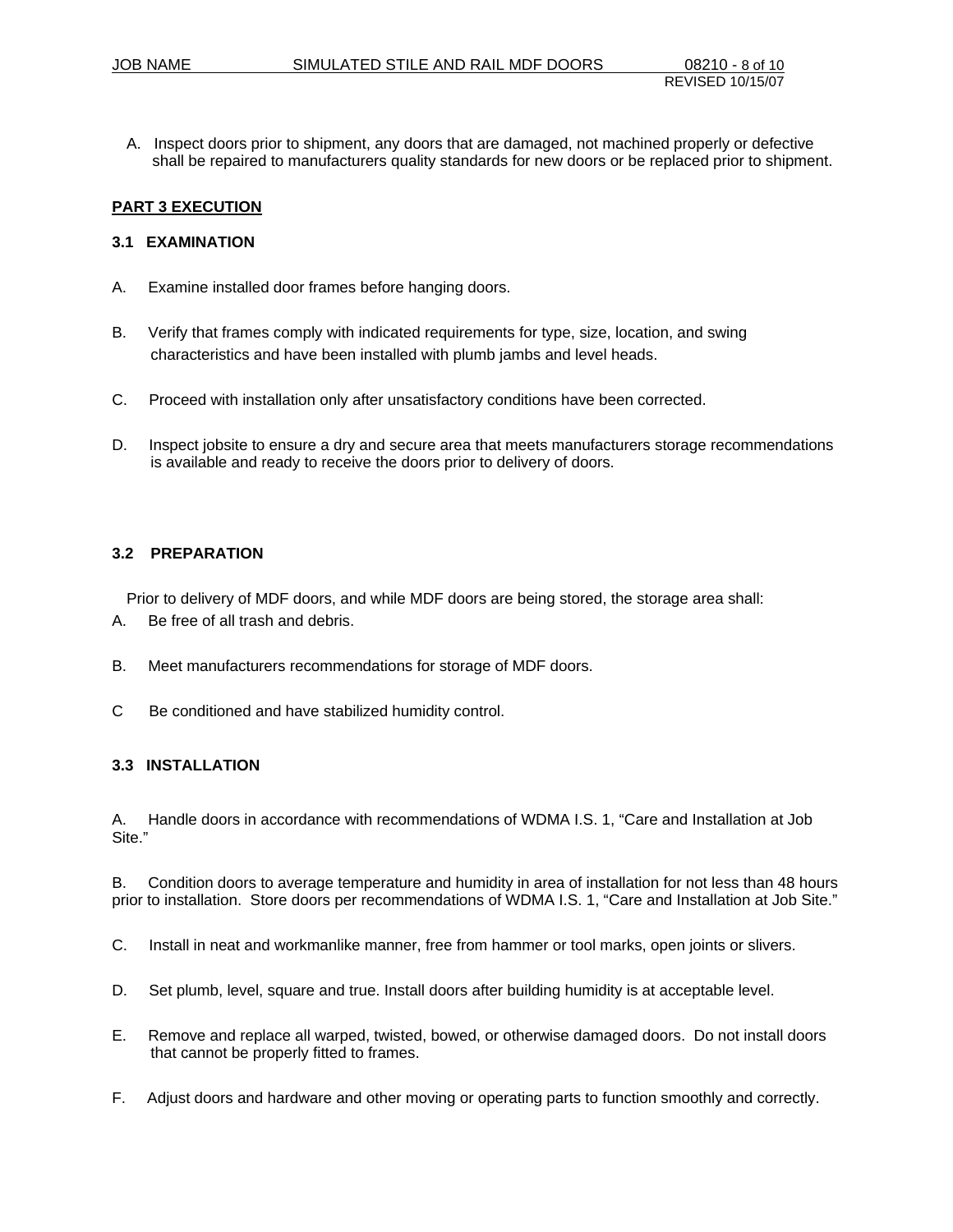- G. The field finishing process must follow the WDMA I.S. 1, "Care and Handling at Job Site" instructions for field applied finishes.
- H. Protect the work of other trades damage from the installation of doors and frames.
- I. Install doors in accordance with the following:
	- 1. Manufacturers instructions, recommendations and tolerances.
	- 2. NFPA-80
	- 3. SDI-105
	- 4. Approved Finish Hardware Schedule
	- 5. Approved Door and Frame Schedule
	- 6. Approved Shop Drawings
	- 7. All applicable codes and requirements

### **3.4 CARE AND FINISHING**

- A. Finish doors in accordance with door manufacturer's Care and Finishing instructions.
- B. All six sides of door must be sealed. *Including top and bottom.*

#### **3.5 ADJUSTING AND CLEANING**

Prior to final acceptance and at no additional cost to owner:

- A. Adjust doors to meet required tolerances:
- B. General Contractor to clean doors per manufacturers instructions to be free from all foreign materials.
- C. Repair damaged doors per manufacturers instructions and guidelines.
- D. Replace damaged doors that cannot be repaired to the manufacturers standards of quality.
- E. Replace defective doors.

#### **3.6 PROTECTION**

 A.Infinity doors to be individually shrink wrapped with cardboard protective edges running the length of the stiles and then palletized; Encore doors to palletized and shrink wrapped; Ovation doors to palletized and shrink wrapped.

- B. Protect doors from damage by other trades.
- C. Keep area around doors free from trash and debris.
- D. Protect doors as directed under Section 01700.